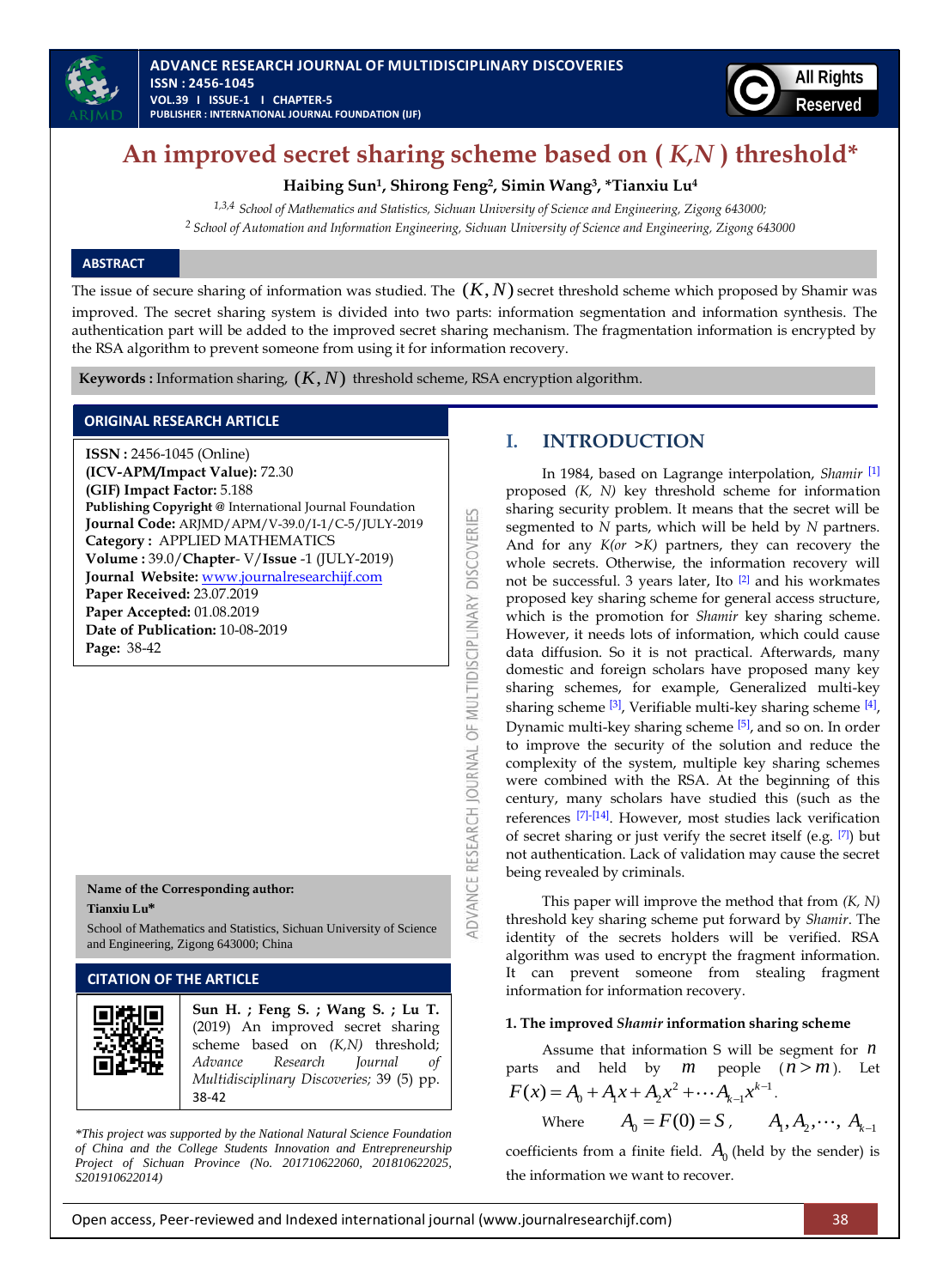#### ADVANCE RESEARCH JOURNAL OF MULTIDISCIPLINARY DISCOVERIES **ISSN : 2456-1045 (ONLINE)**

When the information is divided into  $n$  parts, it generates  $x_i$   $(i = 1, 2, \dots, n)$  (*n* different sub-secrets). The sub-information distribution process is considered to send  $x_i$   $(i = 1, 2, \dots, n)$  to *m* different recipients. The recovery process is recorded as to solve the polynomial coefficients by choose  $k$  of  $(x_i, F(x_i))$   $(i = 1, 2, \dots, n)$ . And then,  $A_0 = F(0) = S$ . If at least k of the M information fragments are present, the information can be recovered.

The *RSA* algorithm is used to encrypt the fragment information. That is, the sender of the information first divides the information into *n* parts, encrypts them with the public key, and then send out. When the information needs to be recovered, the receivers of the fragment information needs authenticated first. That is, the fragmentation information is decrypted with the private key. If the decryption is successful, the identity verification is correct. This implies that the fragmentation information is not stolen. So the information can be recovered. Otherwise, the information can not be recovered.

# **II. MODELLING ESTABLISHMENT**

Choosing a  $k-1$  polynomial for Shamir secret sharing scheme

$$
F(x) = A_0 + A_1 x + A_2 x^2 + A_{k-1} x^{k-1}
$$

Where  $A_0 = F(0) = S$ , that is, the constant term is specified as the secret to be split. and then, any  $k-1$ coefficients from a finite field is selected. Obviously, for this polynomial,  $F(x)$  can be recovered only by  $k$  different  $F(x_i)$   $(i = 1, 2, \cdots, k)$  . There is *n* sub-information, so for any *n* different  $x_i$   $(i = 1, 2, \dots, n)$ , one can calculate  $F(x_i)$  ( $i = 1, 2, \dots, n$ ), that is,  $(x_i, F(x_i))$   $(i = 1, 2, \dots, n)$  are the sub-information

segmented by sender. Any  $k$  of  $n$  sub-information can refactoring  $F(x)$  and then recovering the information *S*.

### **2.1 Information segmentation**

Let  $GF(Q)$  is a finite field, and  $Q$  is a large prime number which will satisfies the condition  $Q \ge n+1$ . Information  $S$  is a random number from  $GF(\mathcal Q)\!\setminus\!\{0\}$  , denoted by  $S \in {}_RGF(Q) \setminus \{0\}$ .  $S = A_0$ . The others  $A_1, A_2, \cdots, A_{k-1}$  satisfy the condition  $A_i \in {}_pGF(Q) \setminus \{0\} \ (i = 1, 2, \dots, k-1)$ . . So the polynomial on  $GF(Q)$  is  $2 + A \rightharpoonup^{k-1}$ 

$$
F(x) = A_0 + A_1 x + A_2 x^2 + A_{k-1} x^{k-1}
$$

 $n$  receivers are denoted by  $P_1, P_2, \cdots, P_n$  , where

 $P_i$  is the sub-information  $(i, F(i))$   $(i = 1, 2, \cdots, n)$ .

# **2.2 Information recovery**

If *k* receivers

53

**IDISCIPLINARY DISCOVERI** 

ö

**IRNAL** jon

**DVANCE RESEARCH** 

If  $k$  receivers<br>  $P_{i_1}, P_{i_2}, \cdots, P_{i_k}$   $(1 \leq i_1 < i_2 < \cdots < i_k \leq n)$  want to get information  $S$  , they will use  $\{i_L, F(i_L) | L = 1, 2, \dots, k\}$ .

$$
\begin{cases}\nA_0 + A_1(i_1) + \dots + A_{k-1}(i_1)^{k-1} = F(i_1) \\
A_0 + A_1(i_2) + \dots + A_{k-1}(i_2)^{k-1} = F(i_2) \\
A_0 + A_1(i_3) + \dots + A_{k-1}(i_3)^{k-1} = F(i_3) \\
& \dots \\
A_0 + A_1(i_k) + \dots + A_{k-1}(i_k)^{k-1} = F(i_k)\n\end{cases}
$$

So  $S = A_0 = F(0)$ . *m* receivers only know the constant term, rather than the whole polynomial  $F(x)$ .

# **2.3 Identity verification—** *RSA* **encryption algorithm**

*RSA* algorithm <sup>[\[6\]](#page-3-6)[-\[8\]](#page-4-1)</sup> is a more mature algorithm in the public key mechanism. It is the first algorithm that can be used for both data encryption and digital signature. It provides a basic idea for encrypting and identifying information on public networks. Therefore, the development and research of *RSA* have a great practical significance for us to summarize knowledge and combine it with practice.

The following are procedures of *RSA.*

*Step1.*Select randomly two large prime numbers *p* and *q* ;

*Step2*. Calculate  $n = p * q$  (public),  $\Phi(n) = (p-1)*(q-1)$  (secret);

*Step3.* Select randomly positive integers *e* which satisfies  $gcd(e, \Phi(n)) = 1$  and  $1 < e < \Phi(n)$ ;

**Step4.** Calculated  $d$  using the E uclidean algorithm, s.t:

*ed*  $\equiv$  1 (mod  $\Phi(n)$ ) = 1, & 1 < *e* <  $\Phi(n)$ ;

*Step5.*  $E = (n, e)$  is as the public key, and  $D = (n, d)$  is as the secret key.

When *RSA* public key system is used in encryption, it will first digitize the text, then group them (where the length of each group does not exceed  $log(n)$ ), and encryption and decryption for each group separately.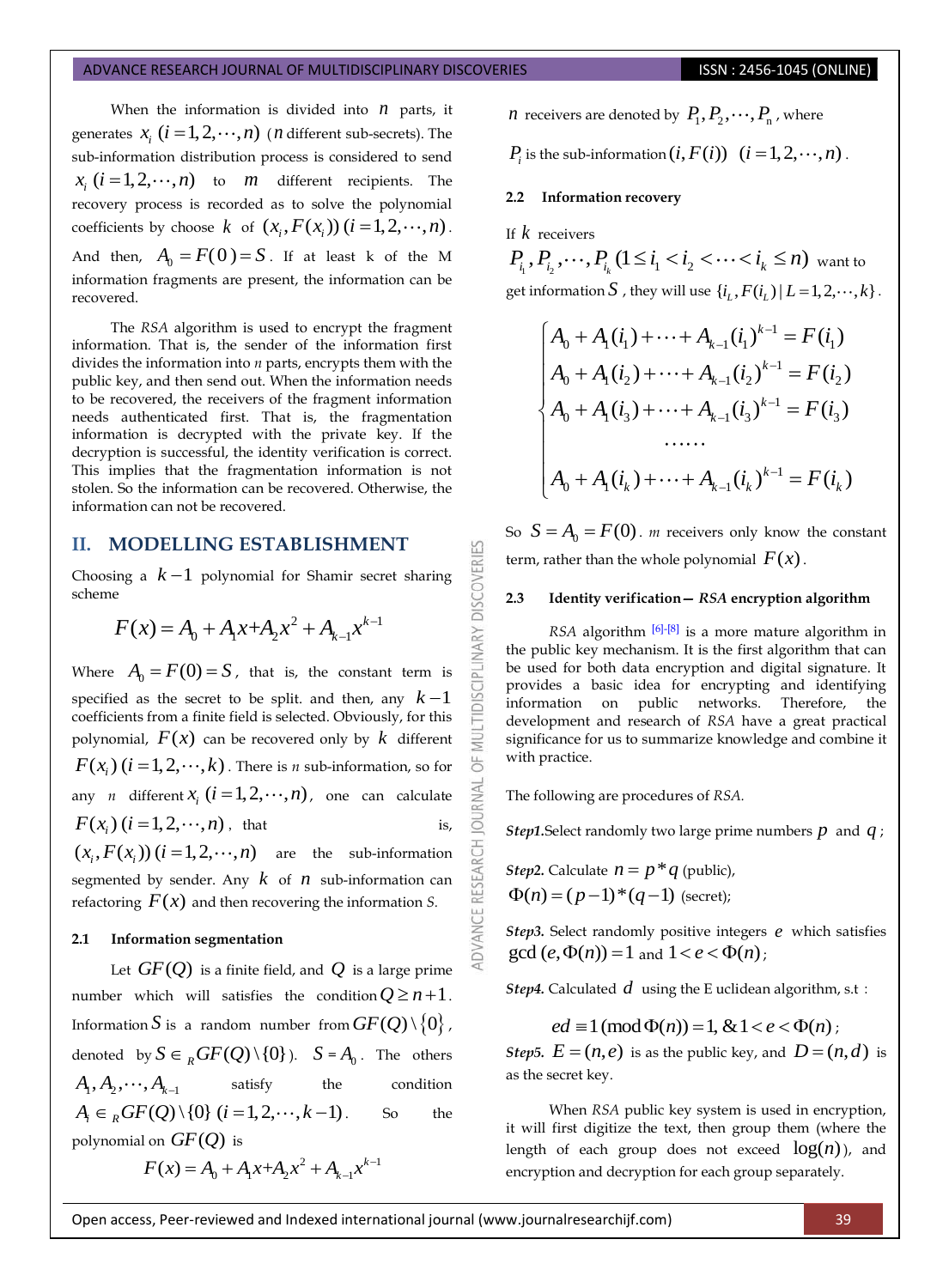#### ADVANCE RESEARCH JOURNAL OF MULTIDISCIPLINARY DISCOVERIES **ISSN : 2456-1045 (ONLINE)**

The encryption process is as follows.

Assume the text group to be encrypted is  $m (0 \le m < n)$  , then

$$
c = E(m) = m^e \pmod{n},
$$

**c** is the secret text.

The decryption process is as follows.

$$
m = D(c) = cd (mod n)
$$

*m* is the recovered text. It should be consistent with the plaintext content which is entered earlier to be encrypted.

The flow chart is shown as follows.



**Figure 1 Information distribution & refactoring**

# **III. ANALYSIS OF RESULTS AND TESTING OF MODELING**

**3.1 Information verification of all information fragments before reconstruction** 

# *3.1.1 Distribution of the fragment information*

*Step1*. Assume *S* is number 11, that is,  $S = A_0 = 11$ . Let  $n = 6, k = 3$ , , and the receivers is  $A = \{A_1, A_2, A_3, A_4, A_5\}$  from a finite field. According to the improved Shamir scheme, The key management center  $P_0$  randomly takes two numbers in a finite field because the threshold is 3. For example,  $a_2 = 2, a_1 = 7$ . So we get a quadratic polynomial.

$$
g(x) = 2x^2 + 7x + 11
$$

**Remark** This polynomial is the polynomial information to be recovered later. So it needs to be kept secret.

*Step2.* Put  $x_1 = 1$ ,  $x_2 = 2$ ,  $x_3 = 3$ ,  $x_4 = 4$ ,  $x_5 = 5$ , and calculate out  $g(x_i)$ .

$$
\begin{cases}\ny_1 = g(x_1) = g(1) = 20 \\
y_2 = g(x_2) = g(2) = 33 \\
y_3 = g(x_3) = g(3) = 50 \\
y_4 = g(x_4) = g(4) = 71 \\
y_5 = g(x_5) = f(5) = 96\n\end{cases}
$$

*Step3.* As the sub information, according to *RSA*  Algorithm, (1, 20), (2, 33), (3, 50), (4, 71), (5, 96) are encrypted to the secret text by MATLAB

$$
g_{\mu\nu\beta}\bar{Q}, \quad \text{Neff}, \quad \dot{Y}, Y_{\nu}, \quad \dot{U}\omega\dot{u}, \quad \text{in } \delta\Sigma_5
$$

*Step4.* Sending the secret text.

#### *3.1.2 Authentication and fragmentation information reconstruction*

When restoring information, it is need to verify the identity first. The process of authentication is as follows.

*Step1.* According to *RSA* Algorithm, by MATLAB, one can *Step1*. According to *RSA* Algorithm, by MATLAB, one can<br>decrypt the secret text to (1,20), (2,33), (3,50), (4,71), (5,96)

*Step2.* Put them in to the polynomial

DVANCE RESEARCH JOURNAL OF MULTIDISCIPLINARY DISCOVERIES

$$
f(x) = A_0 + A_1 x + A_2 x^2 + A_3 x^3 + A_4 x^4
$$

separately. One can obtain a system of linear equations  
\n
$$
\begin{cases}\nA_0 + A_1 + A_2 + A_3 + A_4 = 20 \\
A_0 + 2A_1 + 4A_2 + 8A_3 + 16A_4 = 33 \\
A_0 + 3A_1 + 9A_2 + 27A_3 + 81A_4 = 50 \\
A_0 + 4A_1 + 16A_2 + 64A_3 + 256A_4 = 71 \\
A_0 + 5A_1 + 25A_2 + 125A_3 + 625A_4 = 96\n\end{cases}
$$

Solve the linear equations, five coefficients  $A_0 = 11, A_1 = 7, A_2 = 2, A_3 = 0, A_4 = 0$ are gotten. Therefore, the interpolation function is

$$
f(x) = 11 + 7x + 2x^2.
$$

So, the original secret information is 11.

Open access, Peer-reviewed and Indexed international journal (www.journalresearchijf.com) 40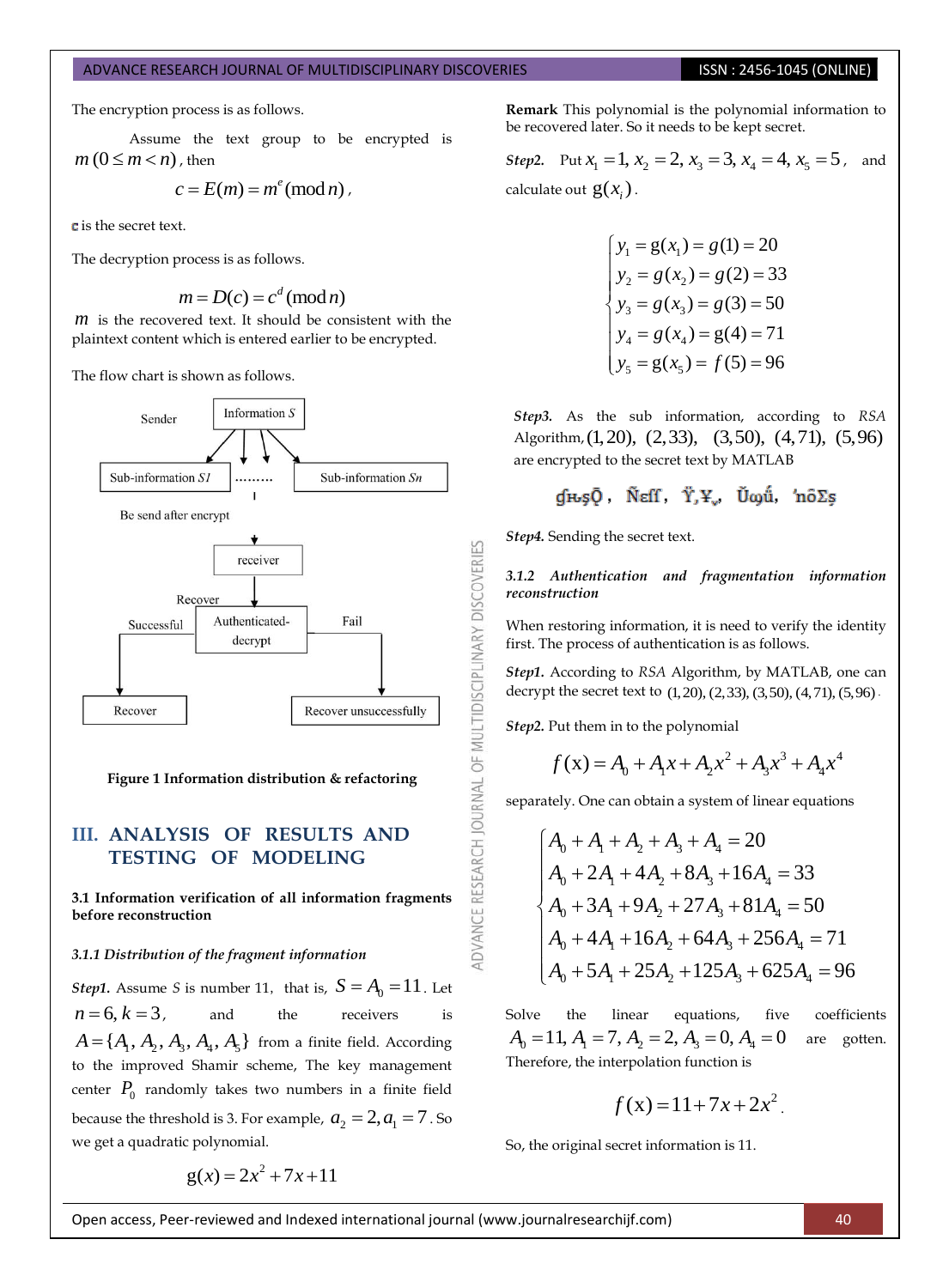# **3.2 Reconstruction from partial fragment information**

Using arbitrary  $K$  information fragments, for example  $K = 3$ ,  $n = 6$ ,  $t = 3$ , one can get

$$
f(1) = 20
$$
,  $f(3) = 50$ ,  $f(5) = 96$ .

Assume that  $f(x) = A_0 + A_1 x + A_2 x^2$ , then

$$
\begin{cases}\nf(1) = A_0 + A_1 + A_2 = 20 \\
f(2) = A_0 + 3A_1 + 9A_2 = 50 \\
f(5) = A_0 + 5A_1 + 25A_2 = 96\n\end{cases}
$$

So  $A_0 = 11$ ,  $A_1 = 7$ ,  $A_2 = 2$ . Thus  $S = A_0 = 11$ .

Based on Shamir secret threshold scheme, RSA key is used to encrypt the sub-information to ensure the confidentiality of the information. When authenticating, the publisher encrypts the sub-information with another public key, and the receiver decrypts the private key to verify the identity and ensure the recipient's identity. Verification of sub-information before information restoration can ensures that every sub-information in the process of original information recovery is correct or found the incorrect subinformation. Using examples to test the model, the results obtained are the same as the model's explanations, which proves that the model is reasonable.

# **IV. MODELLING EVALUATION AND PROMOTION**

#### **4.1 Advantages of the modeling**

1) Based on the  $(K, N)$  threshold key sharing scheme proposed by Shamir, the model in this paper is improved by adding the process of verifying the identity of the sub-information holder to reduce the risk of the subinformation being stolen by others.

2) The whole polynomial can be determined by any *k* secret shares, and other secret shares can be calculated.

3) In the case that the original shared key is not exposed, by constructing a  $k-1$  polynomial with new coefficients whose constant term is still the shared key, the secret share of the new round sharer can be recalculated, thus the original secret share can be invalidated and the secret leakage can be prevented.

4) RSA algorithm is a mature algorithm in public key mechanism. It is based on the theory of "large number decomposition and prime data detection". It is easy to realize the multiplication of two large prime numbers on a computer. But the calculation of the two prime factors is quite large, which can not be realized even on a computer. This ensures the security of RSA algorithm. No one will steal the specific content of sub-information even if subinformation is stolen.

#### **4.2 Disadvantages of the modelling**

If the polynomial modelling is not complicated enough, it will be easy to be cracked by others. So it should be as complex as possible when selecting the interpolation function.

### **4.3 Promotion of modelling**

In the era of big data, it is especially important to protect information security. Aiming at how to guarantee information security, this paper improves the original threshold model, which has a certain reference value for information security issue and information security reorganization. For secret sharing, this scheme has good security. As an important branch of modern cryptography, the direction of secret function can effectively guarantee the security of information, and plays a key role in the security preservation, transmission and legitimate use of important information and secret data, which has become a research hotspot in the field of information. In addition, this paper's "sub-information" holder authentication process has a certain role in preventing secret theft and other situations, and can improve the security of the system.

# **V. REFERENCES**

**DISCOVERI** 

MULTIDISCIPLINARY

5F

**OURNAL** 

RESEARCH

- <span id="page-3-0"></span>[1] **Shamir A.** Identity-based cryptosystems and signature schemes[C]. Proceeding of CRYPTO 84, Lecture Notes in Computer Science, Springer-Verlag, 1984, 196: 47-53.
- <span id="page-3-1"></span>[2] **Ito M, Saito A, Nishizeki T.** Secret sharing scheme realizing general aceess structure[C]. Proceeding of GLOBECOM 87, Tokyo Japan, 1987: 99-102.
- <span id="page-3-2"></span>[3] **Chunpong Lai, Cunsheng Ding.** Several Generalizations of Shamir's Secret Sharing Scheme<sup>[J]</sup>. International Journal of Foundations of Computer Science, 2004, 15(2): 445-458.
- <span id="page-3-3"></span>[4] **Ham L.** Efficient sharing (broadcasting) of multiple secrets[J]. IEE Proceedings-Computers and Digital Techniques, 1995, 142(3): 237-240.
- <span id="page-3-4"></span>[5] **[Juan Qu](https://ieeexplore.ieee.org/author/37998284400) , [Limin Zou](https://ieeexplore.ieee.org/author/38000321300) , [Jianzhong Zhang.](https://ieeexplore.ieee.org/author/38010275500)** A practical dynamic multi-secret sharing scheme[C]. IEEE International Conference on Information Theory and Information Security, 2010.
- <span id="page-3-6"></span>[6] **Jia Li.** Analysis and realization of public key cryptosystem of RSA algorithm[J]. Science Mosaic, 2012, 08: 21-24. (in Chinese)
- <span id="page-3-5"></span>[7] **Ruchun Fei.** Cryptographic application of oneway functions[J]. [Journal of Liaoning Institute of](javascript:void(0))  [Science and Technology,](javascript:void(0)) 2017, 19(01): 1-3. (in Chinese)